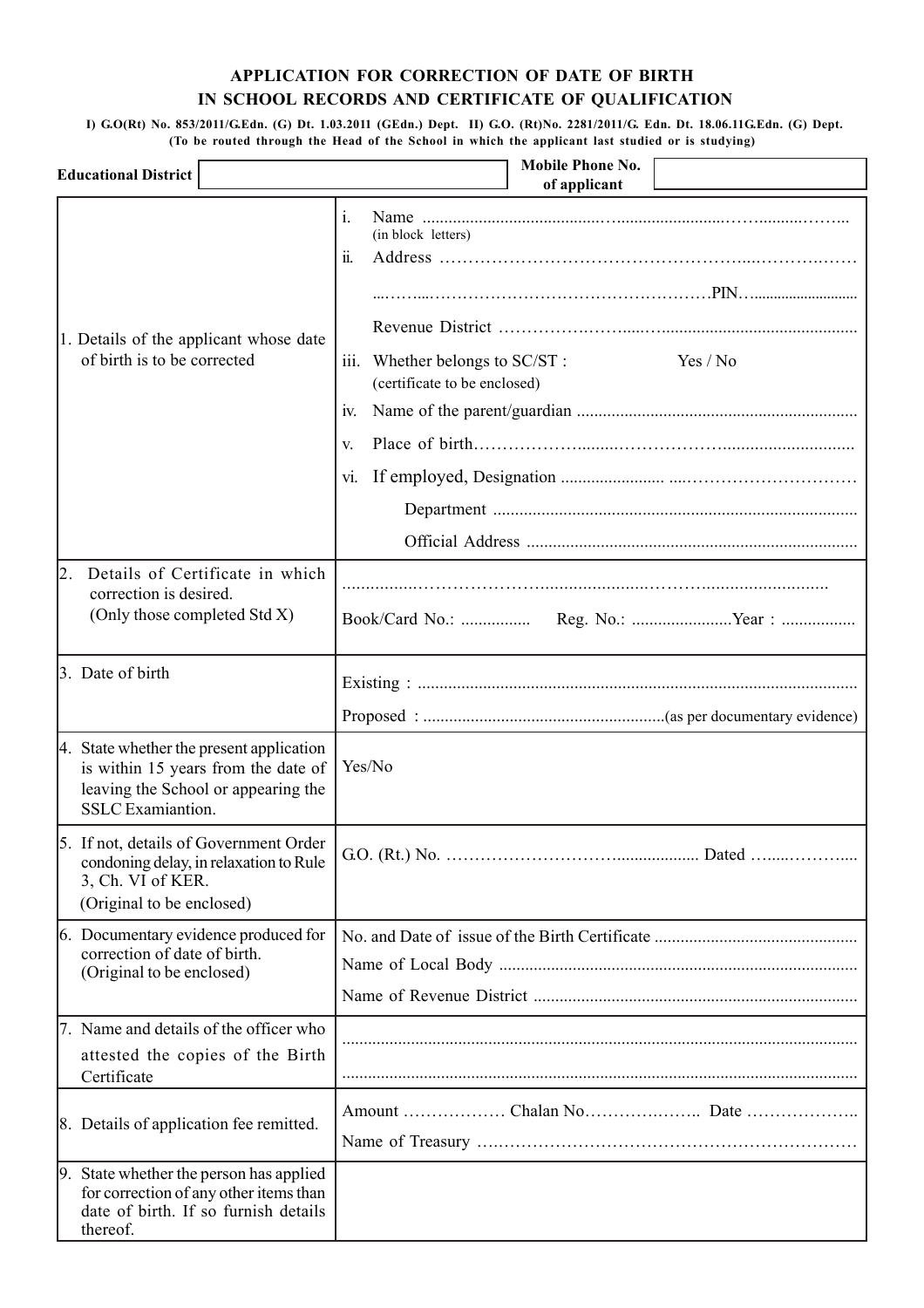| 10         | STATEMENT SHOWING THE PARTICUALRS OF EDUCATIONAL INSTITUTIONS ATTENDED FROM STD I TO X |                                                                   |                  |                      |                                  |                |  |
|------------|----------------------------------------------------------------------------------------|-------------------------------------------------------------------|------------------|----------------------|----------------------------------|----------------|--|
| Sl.<br>No. | Name of School with full postal<br>address including Revenue<br>District and PIN       | Name of Educational<br>District in which the<br>school is located | Admission<br>No. | Date of<br>admission | Standard to<br>which<br>admitted | Remarks if any |  |
| (1)        | (2)                                                                                    | (3)                                                               | (4)              | (5)                  | (6)                              | (7)            |  |
|            |                                                                                        |                                                                   |                  |                      |                                  |                |  |

#### **DECLARATION**

I do hereby declare that the details furnished above are true to the best of my knowledge and belief. I am fully aware that, in case any false information is detected in future at any stage, my application is liable to be rejected and that it is open to the Department to take appropriate action against me including cancellation of certificate.

| Place: | Name and signature of the Guardian                                                                                                      |             | Name and Signature of the Applicant                                                                                     |  |  |  |
|--------|-----------------------------------------------------------------------------------------------------------------------------------------|-------------|-------------------------------------------------------------------------------------------------------------------------|--|--|--|
| Date:  | (Only in the case of Minors)                                                                                                            |             |                                                                                                                         |  |  |  |
|        |                                                                                                                                         | Certificate |                                                                                                                         |  |  |  |
|        |                                                                                                                                         |             | Certified that the details furnished by the candidate have been verified with school records and found correct. Hence I |  |  |  |
|        |                                                                                                                                         |             |                                                                                                                         |  |  |  |
| Place: |                                                                                                                                         |             |                                                                                                                         |  |  |  |
| Date:  | <b>Office Seal</b>                                                                                                                      |             | Name & Signature of the Headmaster/Headmistress                                                                         |  |  |  |
|        | <b>IDENTIFICATION CERTIFICATE FROM VILLAGE OFFICER/THAHSILDAR</b><br>(Only if the name of applicant differs from the Birth Certificate) |             |                                                                                                                         |  |  |  |
| $No.$  |                                                                                                                                         |             | Date $\dots\dots\dots\dots\dots\dots\dots\dots$                                                                         |  |  |  |
|        |                                                                                                                                         |             |                                                                                                                         |  |  |  |
|        |                                                                                                                                         |             |                                                                                                                         |  |  |  |
|        |                                                                                                                                         |             |                                                                                                                         |  |  |  |
|        |                                                                                                                                         |             |                                                                                                                         |  |  |  |
|        |                                                                                                                                         |             |                                                                                                                         |  |  |  |
|        |                                                                                                                                         |             |                                                                                                                         |  |  |  |
|        |                                                                                                                                         |             | (here enter the full name and address of the person whose date of birth is to be altered). The said person and the      |  |  |  |
|        |                                                                                                                                         |             |                                                                                                                         |  |  |  |
|        |                                                                                                                                         |             |                                                                                                                         |  |  |  |
|        |                                                                                                                                         |             |                                                                                                                         |  |  |  |

#### **Signature**

**Name and Designation**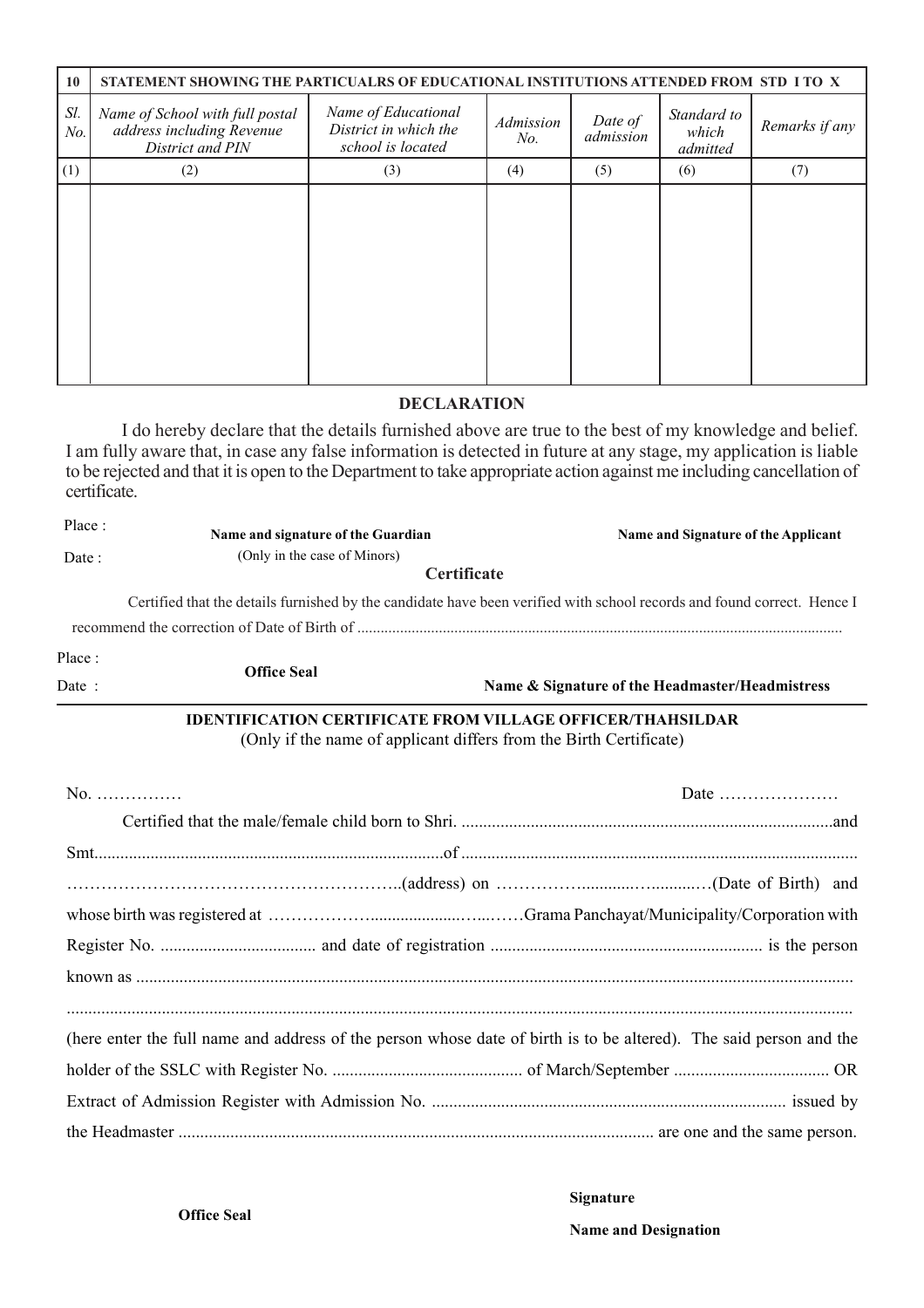## **INSTRUCTIONS REGARDING CORRECTION OF DATE OF BIRTH IN SCHOOL RECORDS AND CERTIFICATE OF QUALIFICATION**

- 1. A time limit of 15 years from the date of leaving the school or the date of appearing for the SSLC Examination whichever is earlier is fixed for entertaining applications for alteration of date of birth *(vide rule 3 chapter VI of KER)*.
- 2. Application for condoning the delay in submitting the application to correct the date of birth is to be submitted to the *Govt. Secretary, General Education Department, Govt. Secretariat, Thiruvananthapuram* with copies of SSLC and Birth Certificate.
- 3. In the application form, details of schools attended by the applicant from Std. I to X should be furnished with full address.
- 4. If the applicant has not attained the age of 18 years, the parent also should sign the declaration.
- 5. The Headmaster on receipt of the proposal shall scrutinise the documents with reference to the records available in the school and furnish the recommendation in the application form. Applications of those who have not obtained the School Leaving Certificate should be forwarded to the concerned AEO/DEO.

The Headmaster shall submit the proposal immediately with covering letter direct to the DEO/AEO/Joint Commissioner for Govt. Examinations, Pareeksha Bhavan, Poojappura, Thiruvananthapuram- 12 as the case may be.

6. The applicant should attach a cover (size 32 cm x 25cm ) affixing stamp worth of Rs. 42/- with the complete postal address of the applicant.

Two covers (size 24cm x 9cm) affixing stamp worth Rs. 27/- each should be also submitted. One of these covers shall be addressed the Authority who had issued the Birth Certificate and the other to the 'The Joint Commissioner, Office of the Commissioner for Govt. Examinations, Pareeksha Bhavan, Poojappura, Thiruvananthapuram - 12'by the applicant himself.

- 7. If employed, the details of employment should be furnished in the application. If not employed, the word "unemployed" should be noted. This is applicable to Govt, Semi Govt and Private firm employees.
- 8. Conversion Certificate (s) from the State/District Librarian, State Central Library/Dist. Public Library for all dates in Malayalam era mentioned in any of the documents presented with the proposal.
- 9. The proposal for correction of date of birth should be submitted through the Head of the School last attended by the person whose date of birth is to be corrected with the following documents *neatly arranged in the following order.*
	- i) Application in the prescribed format duly filled up.
	- ii) Certificate of Birth in original obtained from the Registrar of Births and Deaths of the respective Grama Panchayat/Municipality/Corporation in respect of the person whose date of birth is to be altered with three attested copies by a Gazetted Officer. The birth certificate should contain the name of child. Birth certificate without the name of child will not be accepted under any circumstances.
	- iii) Chalan Receipt in original for Rs. 500/- towards application fee remitted at any Government Treasury in the State under the Head of Account "0202-01-102-92." The purpose of remittance and the name of the applicant should be clearly indicated in the chalan.

*Applicants belonging to SC/ST communities are exempted from payment of application fee*. Caste Certificates from Revenue authorities should be submitted to prove the claim.

- iv) Certificates of qualification viz., S.S.L.C, T.H.S.LC, etc., *in original* in which alteration of date of birth is required.
- v) Identification Certificate from the local Village Officer/Thahsildar in the form as given in the application form *if needed*.
- vi) Order of Govt. condoning delay in original wherever necessary (in cases where 15 years have been elapsed from the date of leaving the school or from the date of appearing for the SSLC Exam).
- vii) Conversion Certificates from the State/Dist. Librarian, State Central/Dist. Public Library for all the dates in Malayalam era mentioned in any document.
- 10. The cover containing the application should be superscribed, **"Correction of Date of birth** ……………................................................................... **Educational Dist."**
- 11. Applications shall be rejected in the absence of required documents.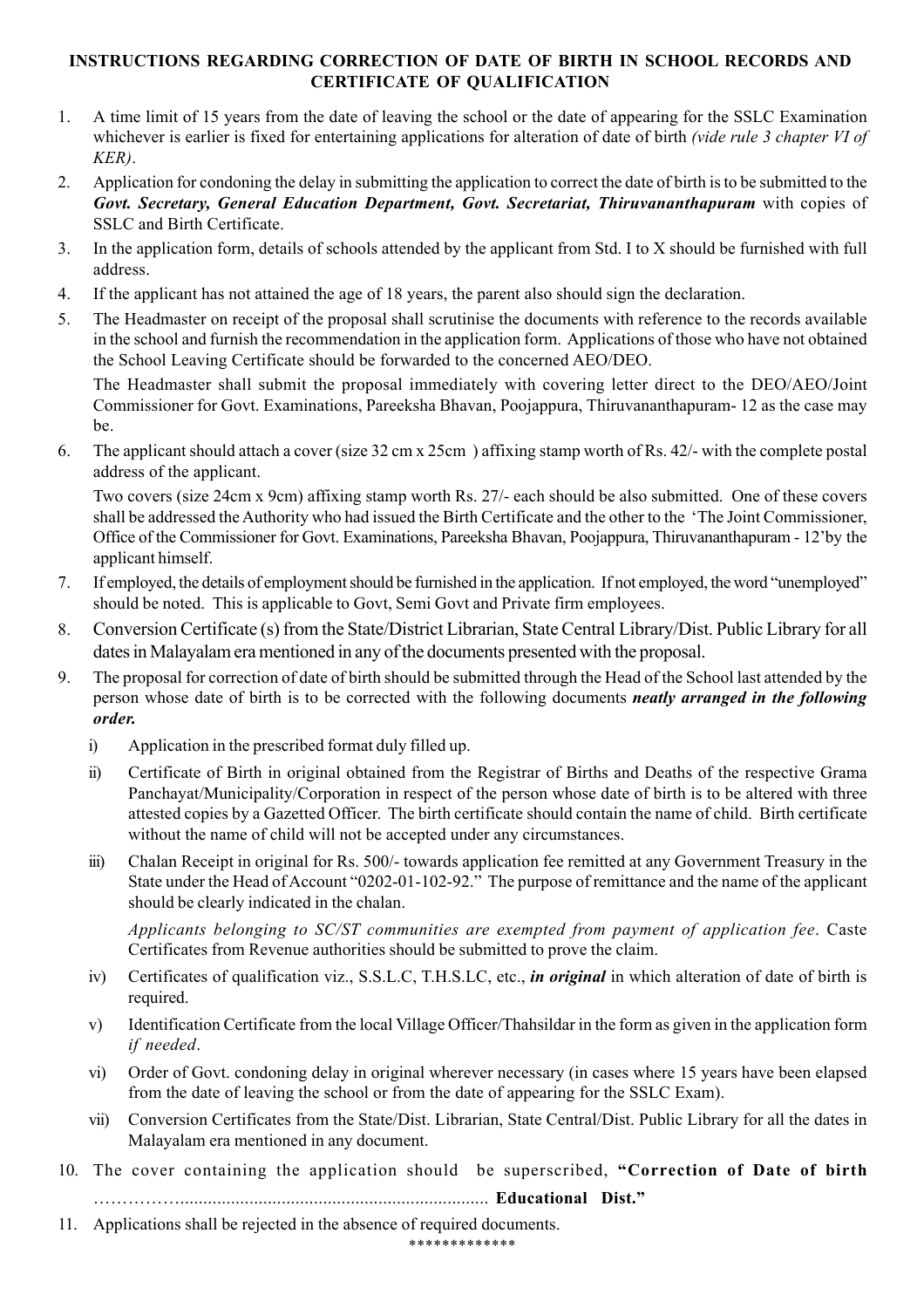# ജനനത്തീയതി തിരുത്തുന്നതിനുള്ള അപേക്ഷാഫാറം തയ്യാറാക്കുന്നതിന് ആവശ്യമായ നിർദ്ദേശങ്ങൾ

- 1. കെ.ഇ.ആർ ചട്ടം 6 ഖണ്ഡിക 3 പ്രകാരം ജനനത്തീയതി തിരുത്തുന്നതിനുള്ള അപേക്ഷ എസ്.എസ്.എൽ.സി പരീക്ഷ പാസ്സായി 15 വർഷത്തിനകം/ സ്കൂൾ വിട്ടതിനു ശേഷം 15 വർഷത്തിനകം സമർപ്പിക്കാവുന്നതാണ്.
- $2.$ എന്നാൽ ഈ കാലപരിധിക്കുശേഷം അപേക്ഷ സമർപ്പിക്കുന്നവർ കാലതാമസം മാപ്പാക്കുന്നതിന് സർക്കാരിന്റെ പ്രത്യേക ഉത്തരവ് ഹാജരാക്കേണ്ടതാണ്. ഇതിനായി പൊതുവിദ്യാഭ്യാസ സെക്രട്ടറി, ഗവ. സെക്രട്ടേറിയറ്റ് (അനക്സ്) തിരുവനന്തപുരം എന്ന മേൽവിലാസത്തിൽ എസ്.എസ്.എൽ.സി യുടെയും ജനന സർട്ടിഫിക്കറ്റിന്റെയും പകർപ്പ് സഹിതം അപേക്ഷ സമർപ്പിക്കണം.
- $3<sub>1</sub>$ അപേക്ഷകൻ എസ്.എസ്.എൽ.സി വരെ പഠിച്ച എല്ലാ സ്കൂളുകളുടേയും പൂർണ്ണമായ മേൽവിലാസത്തോടെയുള്ള വിശദവിവരം അപേക്ഷയിൽ ചേർക്കേണ്ടതാണ്.
- 4. 18 വയസ്സ് തികയാത്ത അപേക്ഷകർ സമർപ്പിക്കുന്ന അപേക്ഷയിൽ രക്ഷിതാവിന്റെ ഒപ്പു കൂടി രേഖപ്പെടുത്തേണ്ടതാണ്.
- 5. വിദ്യാലയങ്ങളിൽ ലഭിക്കുന്ന അപേക്ഷകൾ സ്കൂൾ രേഖകളുമായി ഒത്തുനോക്കി പരിശോധിച്ച് ശുപാർശയോടു കൂടി സ്കൂൾ അധികാരി ജോയിന്റ് കമ്മീഷണർ மவ. പരീക്ഷാ കമ്മീഷണറുടെ ആഫീസ്, പരീക്ഷാഭവൻ, പൂജപ്പുര, തിരുവനന്തപുരം 12 എന്ന മേൽവിലാസത്തിലോ ബന്ധപ്പെട്ട എഇഒ/ഡിഇഒ എന്നിവർക്കോ അയയ്ക്കേണ്ടതാണ്. പത്താം തരം സർട്ടിഫിക്കറ്റ് ലഭിക്കാത്തവരുടെ അപേക്ഷ ബന്ധപ്പെട്ട ജില്ല/ഉപജില്ല ഓഫീസർക്കാണ് അയയ്ക്കേണ്ടത്.
- 6. ജനനത്തീയതി തിരുത്തിയ ഉത്തരവും സർട്ടിഫിക്കറ്റും തപാലിൽ ലഭിക്കുന്നതിന് ''25x32'' സെ.മീറ്റർ വലിപ്പത്തിലുള്ള 42/- രൂപയുടെ സ്റ്റാമ്പ് പതിച്ച കവർ അപേക്ഷകന്റെ അഡ്രസ്സ് എഴുതി അപേക്ഷയോടൊപ്പം നൽകേണ്ടതാണ്.

കൂടാതെ ''9x24'' സെ.മീ. വലിപ്പത്തിലുള്ള 2 കവറുകൾ (27/- രൂപ വീതം സ്റ്റാമ്പ് പതിച്ചത്) കുടി അപേക്ഷയോടൊപ്പം ഉള്ളടക്കം ചെയ്യേണ്ടതാണ്. ഇവയിൽ ഒരെണ്ണത്തിൽ അപേക്ഷകന്റെ ജനന സർട്ടിഫിക്കറ്റ് നൽകിയിട്ടുള്ള തദ്ദേശസ്വയംഭരണ സ്ഥാപനത്തിലെ അധികാരിയുടെ മേൽവിലാസവും മറ്റേതിൽ ജോയിന്റ് കമ്മീഷണർ, ഗവ. പരീക്ഷാകമ്മീഷണറുടെ ആഫീസ്, പരീക്ഷാഭവൻ, പൂജപ്പുര, തിരുവനന്തപുരം-12 എന്ന മേൽവിലാസവും എഴുതിയിരിക്കണം.

7. ആരുടെ ജനനത്തീയതിയാണോ തിരുത്തേണ്ടത് അയാൾക്ക് ജോലിയുണ്ടെങ്കിൽ അതിന്റെ വിശദവിവരം അപേക്ഷയിൽ കാണിച്ചിരിക്കണം. ജോലിയില്ലെങ്കിൽ അപേക്ഷയിൽ ഇതിനായുള്ള കോളത്തിൽ (നം. 1, 6) ''തൊഴിൽരഹിതൻ'' എന്ന് രേഖപ്പെടുത്തേണ്ടതാണ്. ഈ നിബന്ധന സർക്കാർ/അർദ്ധസർക്കാർ/ സ്വകാര്യമേഖലകളിൽ എന്നിവയിൽ ജോലി ചെയ്യുന്നവർക്കെല്ലാം ഒരുപോലെ ബാധകമാണ്.